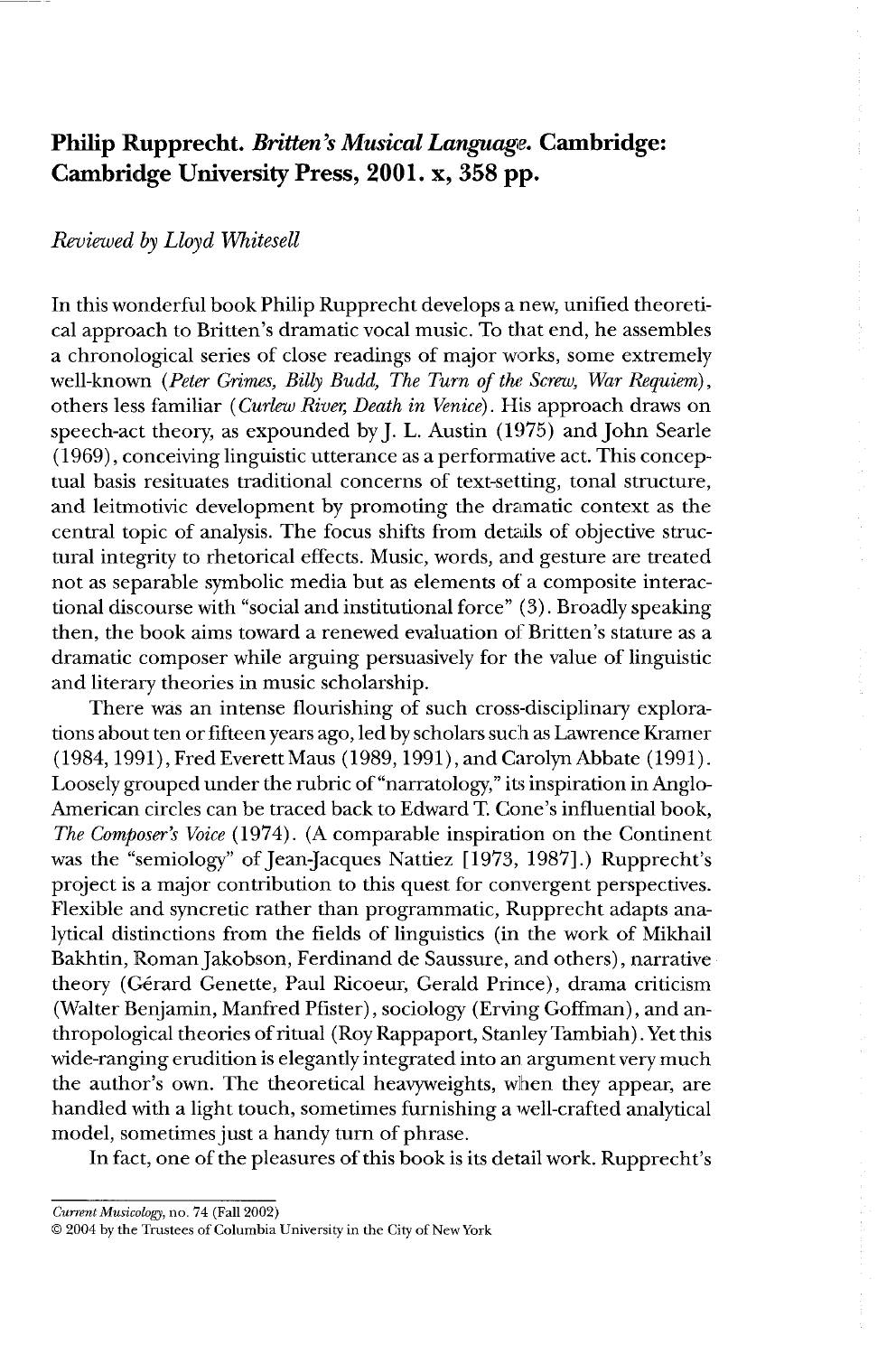prose is beautiful, chiselled, and evocative. Speaking of generic allusion in the Blake song "A Poison Tree," Rupprecht writes: "Here, at the opening, is a sacred genre twisted into something unholy-hymnody as private necromancy, not collective praise" (29). On the verbal specification of leitmotif: "Once draped over something, names themselves become objects" (83). On the sensory effects of harmonic processes in *Death in Venice:* "The freezing of the musical action here is a cessation of harmonic motion, and a clarification of the penumbra of dense chromatic cluster-sounds, into one glittering tonally suggestive form" (269). Musical examples are numerous and handsomely set, with rich analytical glosses carefully engineered for clarity. (The only lapse I encountered was in example 5.12 [232-33], where the order of musical excerpts is jumbled.) The endnote discourse itself forms a tantalizing weave of subsidiary critical threads, behind-the-scenes snapshots, and analytical expansions.

The "language" of Rupprecht's title is conceived as musico-verbal "utterance"-that is, "the performative terms of speech acting within a given social situation" (30). Each chapter explores a specific aspect of this conceptual frame, with reference to a particular musical work. Chapter 2 focuses on the act of naming in *Peter Grimes,* tracing the "enormous musical energies" (30) invested in that act within the opera, as a vehicle for the Borough's aggression toward Grimes, as well as the latter's self-alienation. Chapter 3 reexamines leitmotivic discourse in *Billy Budd,* probing its role in the projection of narrative agency and point of view. Chapter 4, on *Turn of the Screw,* explores the ambiguities haunting thematic utterance as a whole in this work and the children's performance of innocent nursery songs in particular. Chapter 5 considers two works intended for church performance *(War Requiem* and *Curlew River)* in order to theorize Britten's problematic enactment of social ritual. Finally, chapter 6 moves in the opposite direction, showing how the aural discourse of *Death in Venice* is inextricably bound to the psychological terrain of the protagonist's interior subjectivity.

Rupprecht introduces the most basic concepts of his approach by means of well-chosen examples from the song cycle *Our Hunting Fathers.* In the second song, "Rats Away!" the vocal line breaks up into a polyphony of diverse "speech events" (6): stage whisper, pious chant, stylized shriek. Attending to the rhetorical function (or in Austin's words, "illocutionary force" [33]) of the utterances allows the mode and purpose of vocal delivery (in this case, "command," "prayer of exorcism," "parody," etc.) to be included as a central term of the analysis. This approach is meant to remedy the blind spots of traditional attitudes toward text-setting that "isolate questions of semantic reference from the other factors that make up the speech event" (14). Furthermore, focusing on the actional aspects of language-its ability to lament, exclaim, or summon, for instance-allows one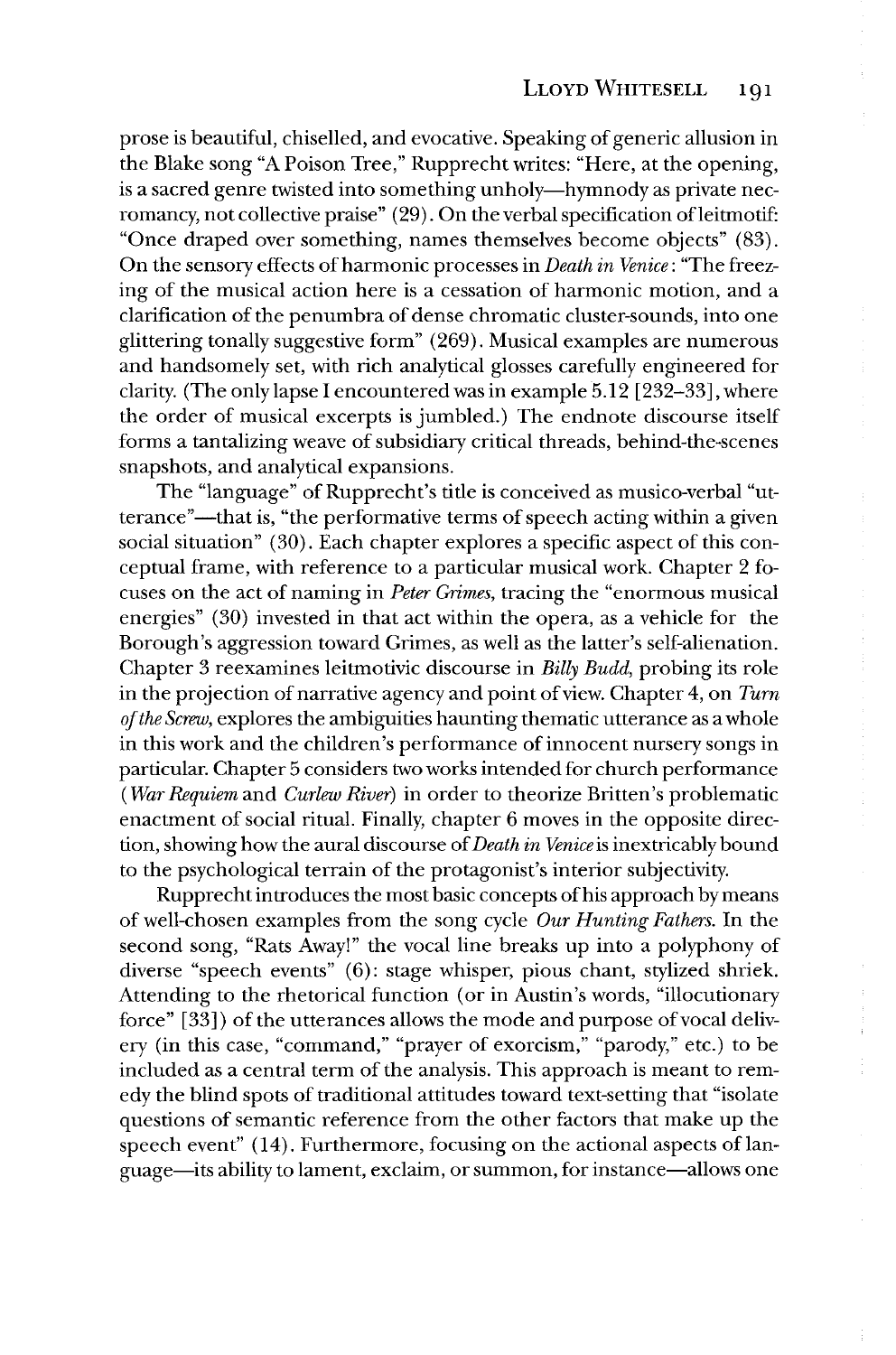## 192 CURRENT MUSICOLOGY

to conceive of wordless instrumental music itself as utterance, with similar illocutionary powers. Britten's rhetorical delivery is not limited to the semantic field, nor is it restricted to the verbal element of the dramatic gesture; meaning circulates between sung words and "mute pitched articulations" (13).

Rupprecht uses this fluid, cooperative model of multimedia interaction subtly and productively. But I was distracted and even misled by how the model is first introduced:

There are good reasons, as I will claim, to resist the familiar critical trope that pits words against music as separate media, and it is via the fused and composite notion of the utterance—rather than by an oppositional view of separate strands of the complex single event—that I will approach the coexistence of text and music in Britten's case. (4)

This position seemed to be opting for an impoverished understanding of word/music relations whereby the two media can only operate in parallel, with no gaps or crosscurrents of meaning. As I worked my way through the following arguments, it became clear that Rupprecht's notion of "fused" utterance does not preclude ambiguous, layered signification. Perhaps I was confused into thinking that words and music were to be seen as fusing into a single signified. Then again, I realized that I was still caught up in habitual metaphors of thinking of the two media as intertwined objects ("strands" or "tracks" of meaning) rather than modes of action, as Rupprecht emphasizes. A fused utterance—"words and music forged, in the heat of the dramatic situation, into single, 'multimedia' events"  $(2)$  can no doubt do several things at once. But then does the notion of "fusion" merely refer to simultaneity? Later, in discussion of the leitmotif, music and words are provisionally paired as a "fused signifier" in relation to a single signified. This is Wagner's model, which Rupprecht is careful to move away from: "An adequate account of the operatic leitmotive must pay careful attention to the interaction of musical and verbal signifiers" over time (82). Fusion has misleading implications of unity and singularity that get in the way of Rupprecht's flexible theoretical practice, in which words "impinge" on music, meanings arise "via a chain of verbal-musical relays," and "arbitrary linguistic signs are coordinated with motivated musical symbols" (83-84).

Rupprecht shows the usefulness of Austinian theory through its application to specific scenes in *Peter Grimes,* for which he analyzes the performative force of the unfolding utterances according to broad functional distinctions (directives, assertives, declaratives) as well as dramatic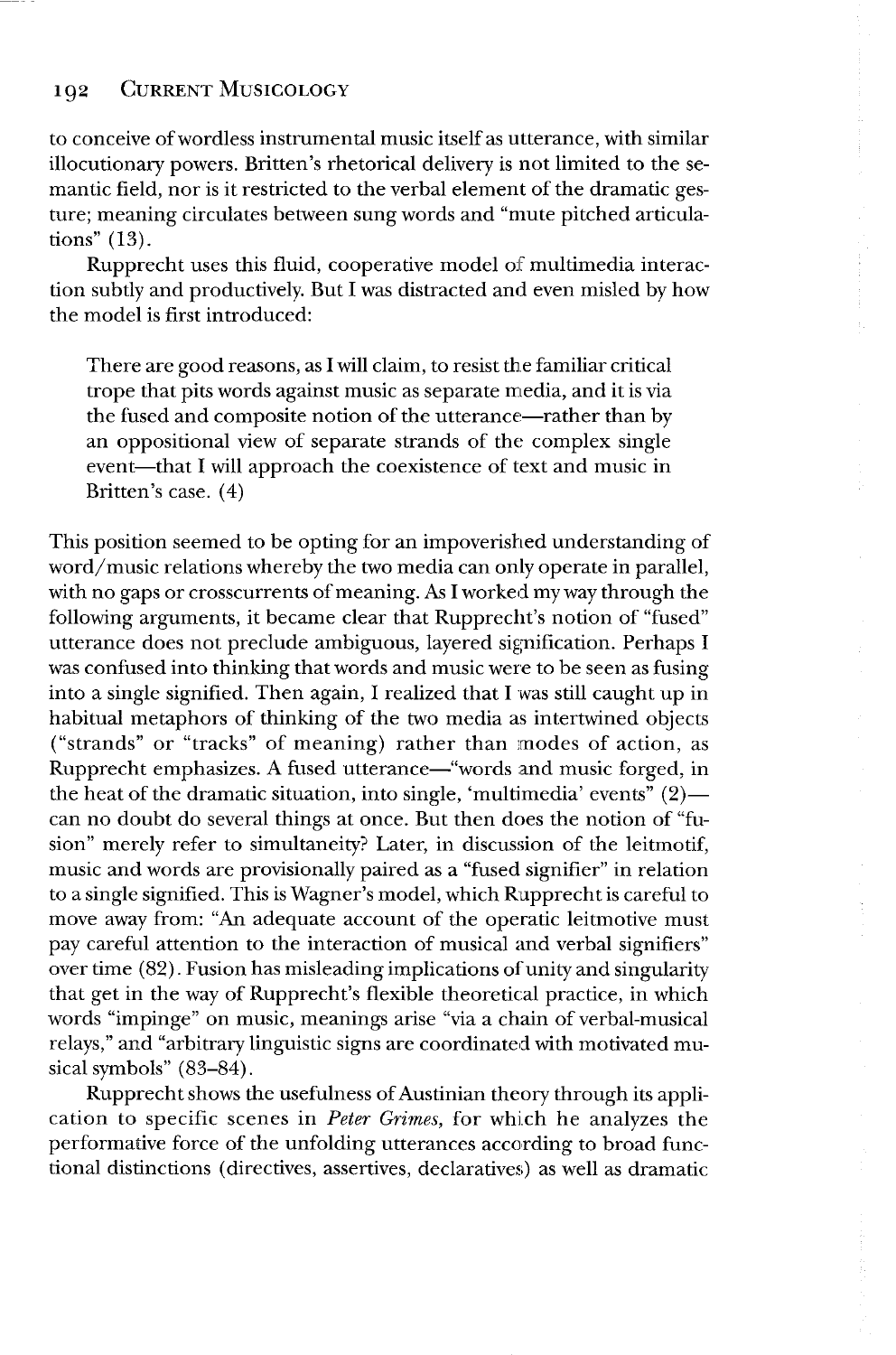detail (refusal, dismissal, blame). This has the immediate effect of highlighting the relations of power or affection between characters. The aggressive choruses in Acts 2 and 3, for example, are profitably examined in light of Judith Butler's recent treatise on injurious utterance or "hate speech" (Butler 1997). Such distinctions are far from incidental to the music; at every step of the argument we are shown how Britten projects and amplifies the dramatic rhetoric through discourses of tonality, timbre, textural relations, and the like. The fresh perspective this book offers is conveyed by placing these familiar discourses in the service of an analysis parsed in units of action. The distinct utterance is dynamically conceived, taking its place within a processual span. This approach is thus ideally suited to the study of Britten's dramatic planning. Rupprecht lays out the tragic arc encompassed in the successive acts of naming the protagonist ("Peter Grimes!"), from the opera's opening words fixing him as the subject of legal authority, through the terrifying cries of his neighbors, thirsty for blood, to the self-lacerations in the scene of his madness.

Rupprecht knows his Britten through and through; his analyses show remarkable acumen and sensitivity. Especially impressive is his analysis of the way in which long-range tonal and thematic implications contribute to Britten's grip on the audience. His discussion of the famous "interview" chords in Billy Budd, for instance, reveals their significance in terms of such extensional energies. Thematically, the strange emptiness of the passage acts "as a release from the almost obsessive leitmotivic undertow of preceding scenes" (133). Tonally, the chords work to nullity an insidious chromatic progression that has plagued the opera since the prologue, thus cleansing or banishing Claggart's symbolic influence (131). The focus on powerful utterance leads Rupprecht to examine pivotal, epiphanic gestures in the operas, "moments that underline cardinal dramatic points in a single stroke" (5). Such a moment, Rupprecht observes, occurs at the violent climax of the quarrel between Peter Grimes and Ellen ("God have mercy upon me," Act 2, scene 1): "Peter's prayer, as I will call it, is at once the culmination of one event (the quarrel) and—as taken up by the eavesdropping chorus after his exit—the catalyst of an entirely fresh chain of actions" (48-50), actions which are embodied in verbal, tonal, and thematic gesture. Another lynchpin moment is the unpremeditated love vow uttered by Aschenbach at the center of *Death in Venice.* The analysis of Britten's dramatic artistry here is multilayered and truly illuminating. The force of this moment as a "climactic speech act" depends on a mustering of multiple intensities: styles of vocal performance, harmonic and rhythmic tensions, and an unbearable "crowding-in of motivic references" (277), all of which crystallize in a complex gesture of somatic release. These analytical insights are used to point up distinctions between literary or theatri-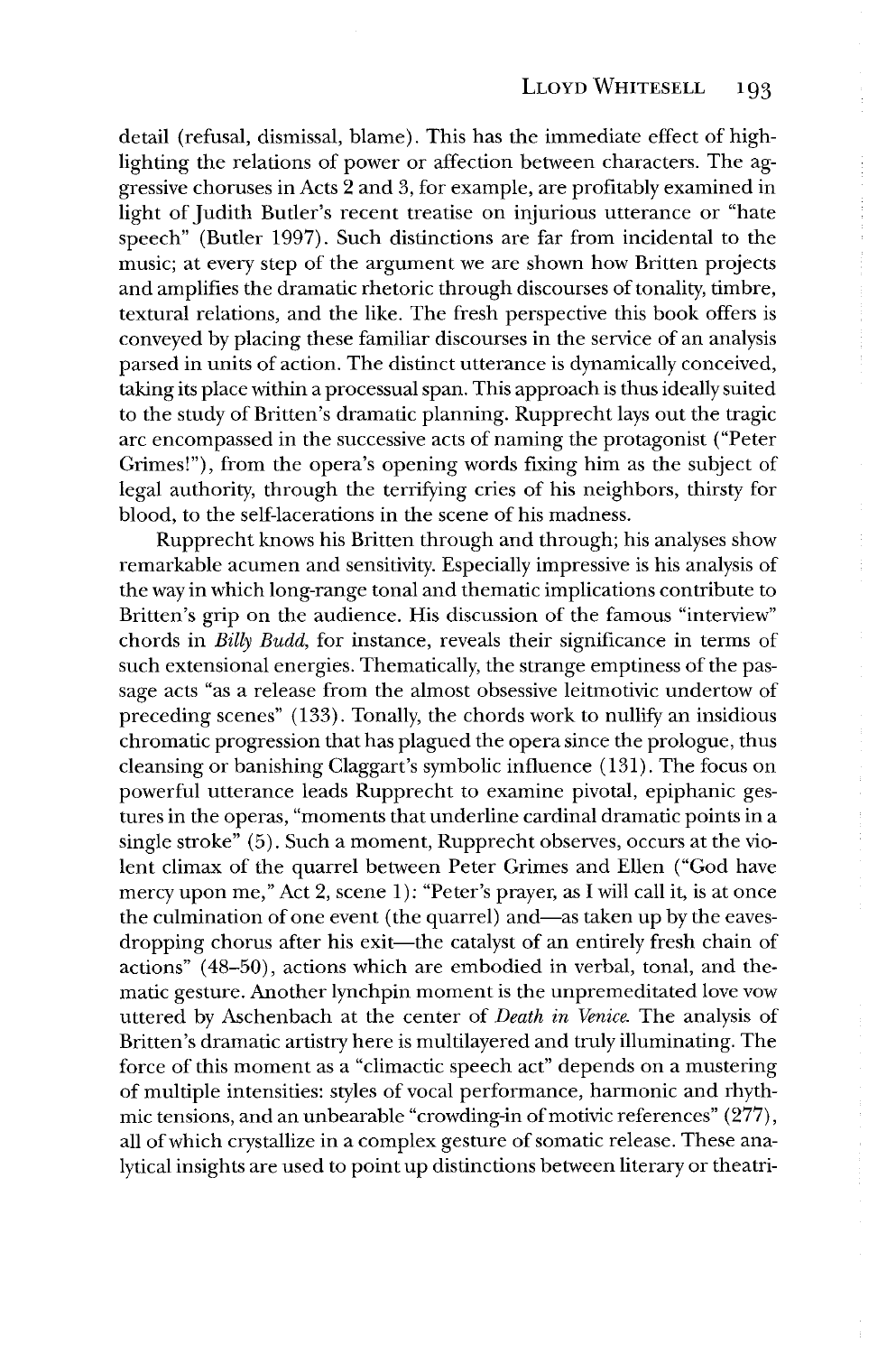cal genres and "opera's precise control over the pace, density, and flow of dramatic events ... A sense of sudden epiphany can be rooted in more dense overlay of reference than is possible in the less polyphonic world of the play, or the linear sequence of literary narration" (277).

Refreshingly, Rupprecht's holistic approach to musical utterance also takes in subtleties of timbre and texture. The appearance of the rainbow in Britten's one-act opera *Noye's Fludde* enacts a promise between God and the congregation through the stratification of a familiar hymn and gamelanlike bell sounds: the hymn's "daring tonal stasis ... forms the earthly foundation for a celestial canopy of glittering percussion" (28). His description of Aschenbach's arrival in Venice deserves extended quotation for its dense, evocative prose and its attention to textural detail:

With sinister urgency, [the Barcarolle] arrives at a grotesquely dilated form, its three component melodic strands precariously situated over a gaping registral expanse. In the brass fanfares that follow, registral coherence is restored, only to be abruptly curtailed by the five 0' clock chime of San Marco, at once thrillingly realistic timbrally, and yet, in context, deeply forbidding. It is a fissured moment-here are two imposing "views" of the city, related but antinomic ... The soundscape is antiphonal--an authentically Venetian coro spezzato gesture-but riven by schematic oppositions. Warm harmonic consonances (brass, in sixths) are answered by cruder-sounding dissonances (bells and winds, in parallel elevenths). *Mter* the liquid but still coherent two-part counterpoint of the Barcarolle, these Venetian phrases are alien polyphonies. (260-64)

Aside from such felicities, Rupprecht's performative approach enables him to formulate some very intriguing and unconventional categories of gestural analysis, a few of which I would like to mention. In the Prologue of *Peter Grimes,* as Peter is sworn in, he repeats the words of the oath, while nearly every musical parameter (harmony, textural spacing, rhythm, timbre, vocal style) marks his speech and his character in sharp contrast to that of Swallow, the mouthpiece of the Court. In Rupprecht's gloss: "with its carefully constructed  $\ldots$  conflicts, the Prologue articulates the 'semantic reversals' that animate a dialogue between two speakers" (40; quoting Manfred Pfister quoting Jan Mukarovsky). The notion of "semantic reversal" appears as a delightfully fresh conceptual tool pregnant with implications for the study of operatic dialogue. The example here is provocative in its dual performance of exactly the same words which, through contradictory musical gesture, are held at a distance.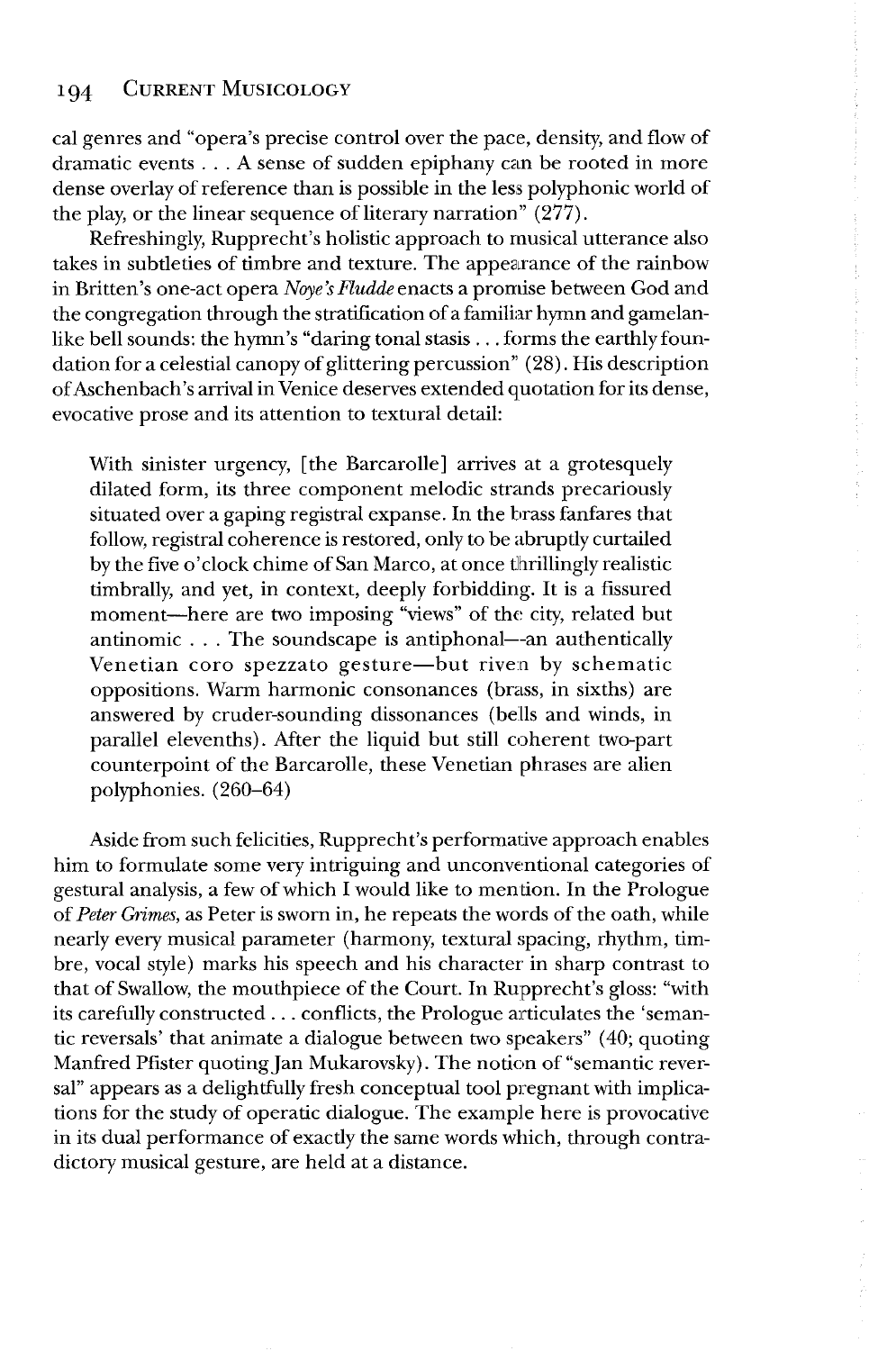Another concept which Rupprecht makes important use of is the "discursive shift" (first introduced on p. 15). This is not a new concept; it follows, for instance, on Abbate's accentuation of "discursive disjunction" as a necessary condition of narrativity. As Rupprecht uses it, however, the term is less exceptional, more broadly conceived. "In a musical sense, discourse arises when a given utterance (a theme, say) is set off from surrounding utterances by discernible articulations or shifts (in mood, topic, or stylistic register, for example). Discourse forges a link between a given event and the circumstances of its enunciation" (15). The concept provides leverage for an inquiry into the fluid dynamics of (vocal) quotation in an instrumental piece, *Lachrymae: Reflections on a Song of Dowland.*  Rupprecht is not after narrative voice per se, but he is after the perception of an uttering voice or "speaking presence" (14), asserted in this case instrumentally. The drama in this piece consists in the unfolding "sequence of moves along a continuum between Dowland's unmediated voice" and an "indirect discourse" in which the voice from the past is assimilated into Britten's reflective utterance (15). Through stylistic and textural shifts, Britten enacts the emergence of a discursive agent, more or less directly apprehended, mediated, or disguised. The discursive shift is also central to the performative patterns of the *War Requiem,* in its interleaving of chorus and soloists, standardized Latin liturgy and graphic World War I poetry. Rupprecht probes this troping pattern for its "rhetoric of disturbance." By the interruptive opposition of "a sanctioned and a rogue text" (200), Britten "challenges the canonical authority of the sacred" (215), opening it up to secular, sceptical, and urgently personal interventions.

When Rupprecht does confront the issue of narrative (diegetic) voice in opera (as distinct from the mimetic voices of the dramatic present), it is in the context of an extended discussion of the second act of *Billy Budd.*  He chooses this moment in order to introduce the Genettean questions "who sees?" and "who speaks?" (108). Where Genette (1980:186) makes a case for the strong demarcation of these questions into two separate categories of narrative analysis—perspective (or mood) and voice, respectively-Rupprecht blurs the two into a consideration of "point of view." This blurring is arguably appropriate for the relative indeterminacies of operatic utterance, where modes of musical "telling" are not always distinct from present-tense "perceiving." But no such argument is explicitly offered, and Rupprecht seems to be sacrificing a potential articulation in his theoretical model. (For more on the usefulness of the voice/perspective distinction in music, see Whitesell 1993:14-36.)

Discussion hinges on the Abbatean search for narrative "distance," which is located in voice-orchestra relations: "The key to an operatic point of view would appear to lie in the 'distance'—if any—perceptible to an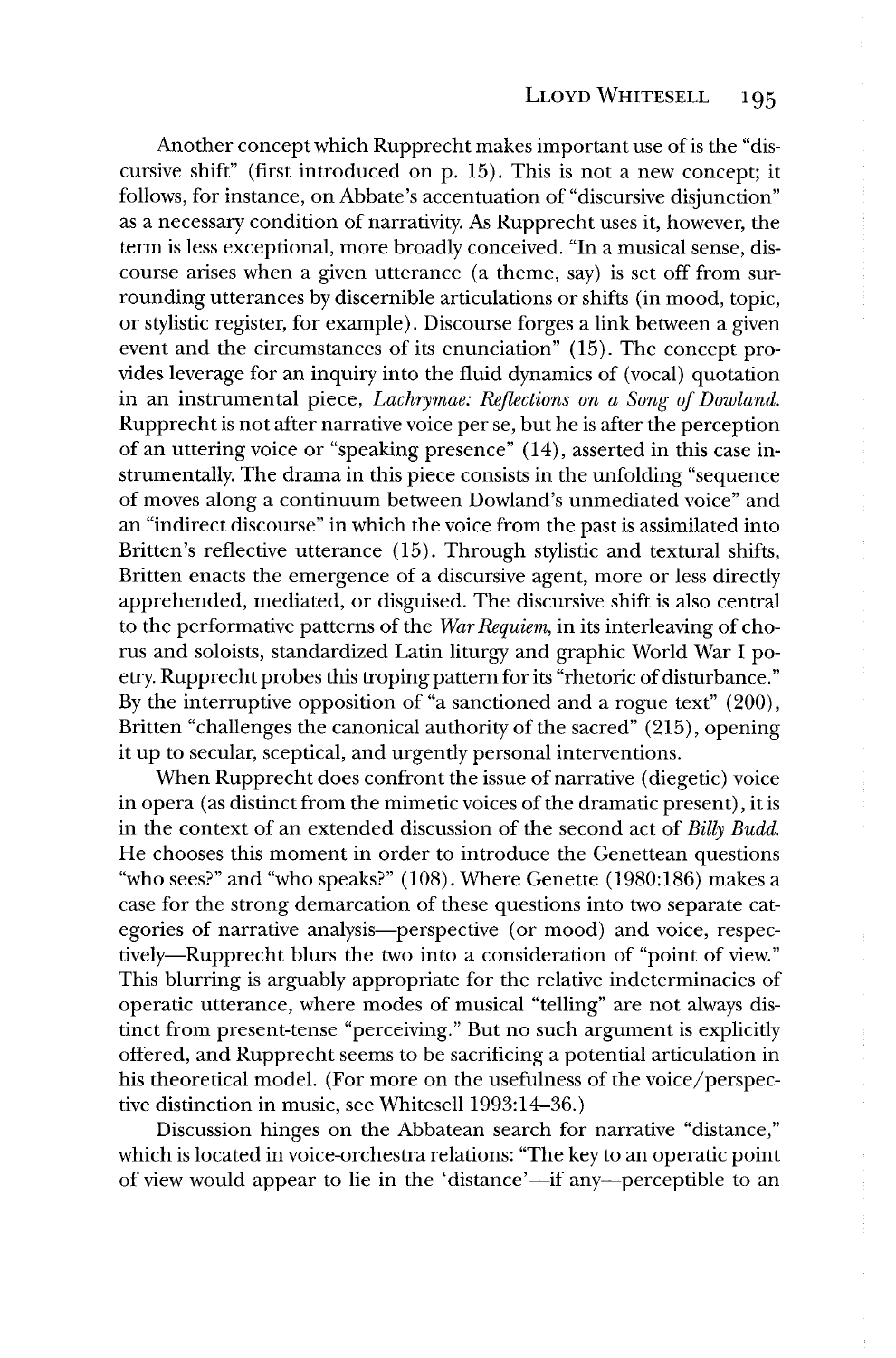audience between a singing character who is verbally articulate and a wordless orchestral utterance more or less freighted with leitmotivic references pertaining to actions on the stage" (110). Rupprecht is interested in a supple rather than static model of such textural/symbolic relations. He develops a concept of "voice placement" to document the relative degree of distance or "intimacy" among vocal and instrumental "speakers" (116). Intimacy is established through conjunctions of texture (on a graduated range from disjunction through chordal coordination, heterophony, and various degrees of doubling; see the schema on page 117) and motivic association. His example-Billy's stammering response to Claggart's accusation of mutiny—reveals the aptness of the model for scenic complexity and ambiguities of voice/viewpoint. "By simultaneity of viewpoint, the orchestra encompasses the situation of the three men at this supremely tense moment. The orchestral gestures seem poised between simple enactment of Billy's and Vere's attitudes (the Stammer trill, 'Vere's' trumpets) and utterance that is more distanced (the string fifths, as echoes of Claggart's accusations)" (116). According to Rupprecht, the perception of orchestral distance fluctuates constantly in a score like Billy Budd, resulting in an indeterminate play of verbal/dramatic action and commenting orchestral utterance. Britten exploits such ambiguity as a reflection of the ironic "dualvoiced discourse" (118) common to many of his librettos; within Budd's pattern of secret motives and blocked powers of articulation, it has thematic force as well.

Building on his well-honed concepts of textural placement, perspectival intimacy, and diegetic presence, Rupprecht arrives at a climactic scene of analysis: the scene of Billy's trial. This passage exerts a powerfully uncanny aural effect; Claggart lies inert and dead before us, while the orchestral utterance is saturated with echoes of his voice. Such an effect ("hearing a voice that issues from a corpse" [136]) provides the clearest evidence within the opera of an instrumental narrative agent. Rupprecht's analysis is masterful in its unpacking of long-range motivic networks, its situation of the posthumous force of this utterance within the complex field of power relations between characters, and its sensitivity to the resonant ambiguities of agency and temporal reference. **It** also draws on another unconventional category of gestural analysis: the scene of hearing. At several key moments in his book, Rupprecht calls attention to the spatial configuration of aural perception, both as represented within the world of the drama and as it impacts on actual listeners in the theater. Such dispositions have crucial symbolic significance, not least for matters of audience identification with and access to the consciousness of the characters onstage. **In** the trial scene, the issues are clarified when one asks the question "who hears the uncanny orchestral voice?" As always, Rupprecht is receptive to mul-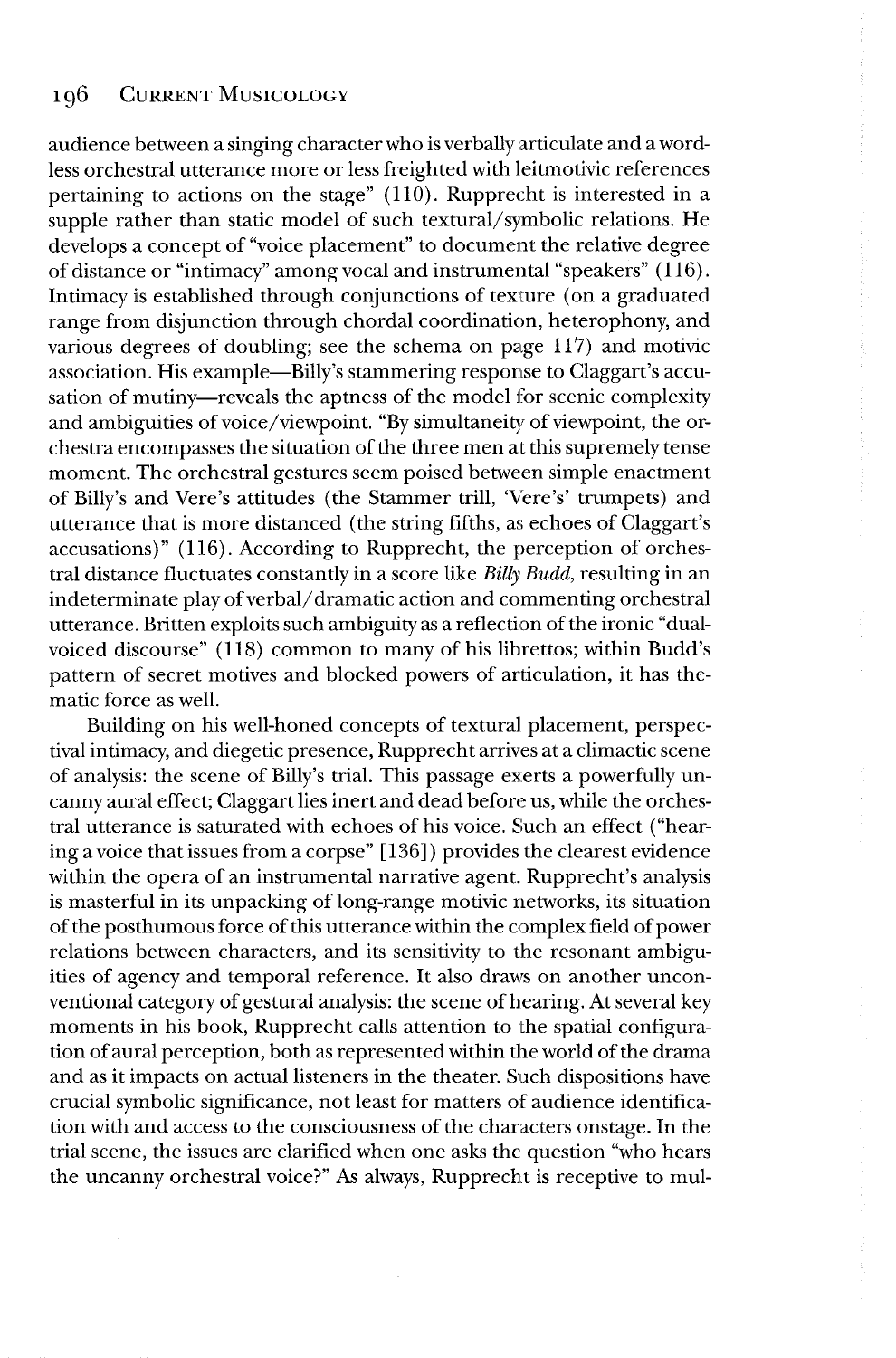tiple possibilities (though hampered by his diffuse approach to "viewpoint"; this is an instance where a foregrounded distinction between narrating voice and perceiving position would have provided useful leverage ). It could be that Vere's sudden awareness of Claggart's influence is being represented by his hearing of the wordless voice; but this is problematic in that he never directly heard Claggart's private statements which the orchestra is now recounting. Or the unusual perceptual access here could refer to the opera's dramatic frame as a flashback: "As scenes recalled by the old man, the murder and trial might be imagined as playing out from his viewpoint" with the wisdom of hindsight (123). But perhaps Vere is not really aware of the orchestral burden, in which case responsibility for receiving it falls solely on the audience. The symbolic interpretation of aural relations will affect our complicity with or distance from Claggart and Vere as agents in the drama, as well as our consciousness of a separate narrating voice.

Another analysis of spatial relations occurs in reference to the chorus in *Peter Grimes,* which often appears only sonically, as chanting congregation or approaching mob. "The role of the chorus is always indirect, yet powerfully coercive" (43), enacting fatal consequences by mere offstage proximity. The entire chapter on *Death in Venice* is in fact geared to the question of perceptual position-whose awareness is being represented through orchestral utterance? Rupprecht shows how the audience is restricted almost exclusively to a position of identification with Aschenbach's sensory and psychological viewpoint. In this context, the moments when the listener is granted greater access stand out as achieving a kind of transcendence. At the opera's conclusion, as Aschenbach dies, his utterance detaches from his body and migrates to the orchestra, "revoiced at the distanced level of myth ... [E]loquence resides beyond the word, and finally, in a prolonged dying-away motion, the orchestral voice recedes to an aural vanishing-point, beyond hearing" (295-96).

All in all, the book succeeds extremely well at both intended goals: the contribution of a fresh critical perspective to well-known Britten works, and the detailed elaboration of a performative-theoretical approach to opera in general. The first three chapters in particular present a tour de force in their seamless blending of the two goals and their crescendo from fundamental concepts to authoritative reexaminations of leitmotivic signification and musical diegesis in light of the new approach. I found that the book's overall design faltered with chapter 4, on *Turn of the Screw.* Rupprecht was not as successful here at establishing a truly new perspective on familiar interpretive territory. His focus on adult constructions of childhood as inaccessible interiority, indebted to arguments by Carolyn Steedman (1995), does not have the same heft or applicability of the issues framing other chapters. Nor is it as clear here how his specific reading of the opera con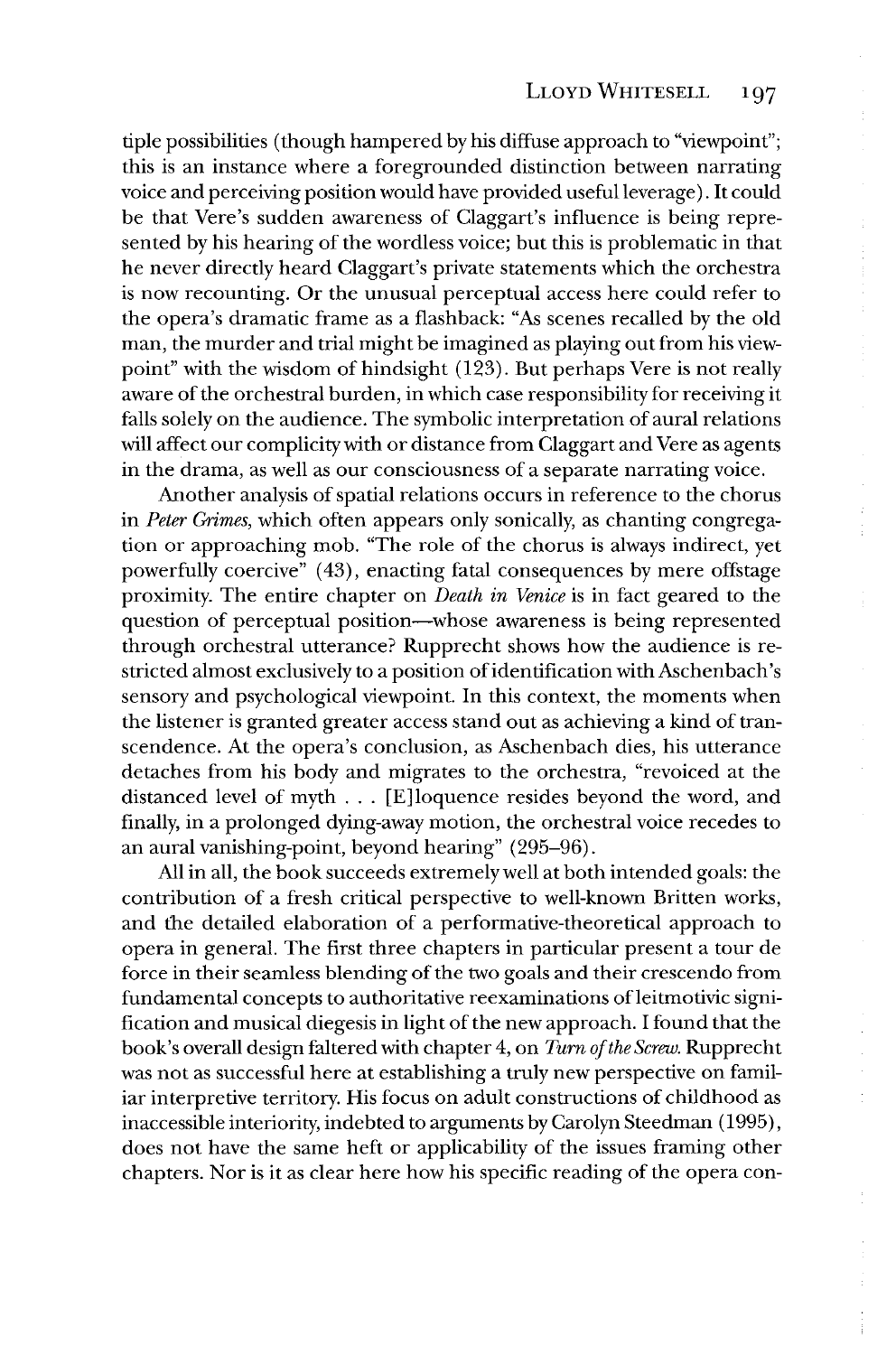nects to and furthers the general conceptual framework already established. He recovers his impressive balancing act for the final two chapters. The concluding discussion of *Death in Venice* is especially welcome for its brilliant technical and rhetorical analyses of a work which has received comparatively less close attention.

Another drawback of the *Turn of the Screw* discussion is its awkward handling of the homoerotic and pedophilic undercurrents in the opera as bearers of meaning. For instance:

The homoerotic implications of Quint's threat to young Miles may be stronger these days than they were for Brittien's first British audience. It is not simply that we see the opera today aware of the composer's complex sexual identity  $\dots$  [W] e must consider the very specific cultural conditions attendant on all interpretations ... Quint's ability to "corrupt" the boy, in other words, need not be understood solely—or even primarily—in terms of an active homoerotic desire. (183)

The logic of this syllogism is not apparent. It comes too close to a program of returning to the willful ignorance and enforced restrictions about sexual knowledge in place at the time of the opera's writing. (Rupprecht goes even further, implying that we should project ourselves back to the attitudes of 'james's late Victorian readers" [183].) Surely the cultural conditions shaping our own interpretations are not always contaminating accretions to be stripped away? Rupprecht cites critics who have related the thematic discourse in the opera to Britten's personal sexual identity, but he is ultimately dismissive of such a direction, seeing in it nothing more than "a kind of encoded personal history" (156). This is a serious oversight. The private details of Britten's life may not be legible in his works, but his perspective as a member of an oppressed sexual minority undoubtedly is. The challenge in this area is to define how Britten transformed private concerns into public discourse (about sexual subjectivity, proscribed knowledge, societal oppression, etc.) through his dramatic compositions. The fact that Rupprecht forecloses such theorizing is doubly disappointing given that he has been interested from the start in the situational aspect of the artwork: "To recognize that all utterance is, to an extent, social and interpersonal in nature, is to understand language as political" (2-3). It follows that the critic may ponder how Britten found ways to bring his urgent concerns to voice in a forbidding, hostile cultural environment.

This can be seen as a question of authorial voice (compare the "S3" or third-tier sender position in his model of artistic communication [109]), as distinct from narrative voice. In other words, his theory already makes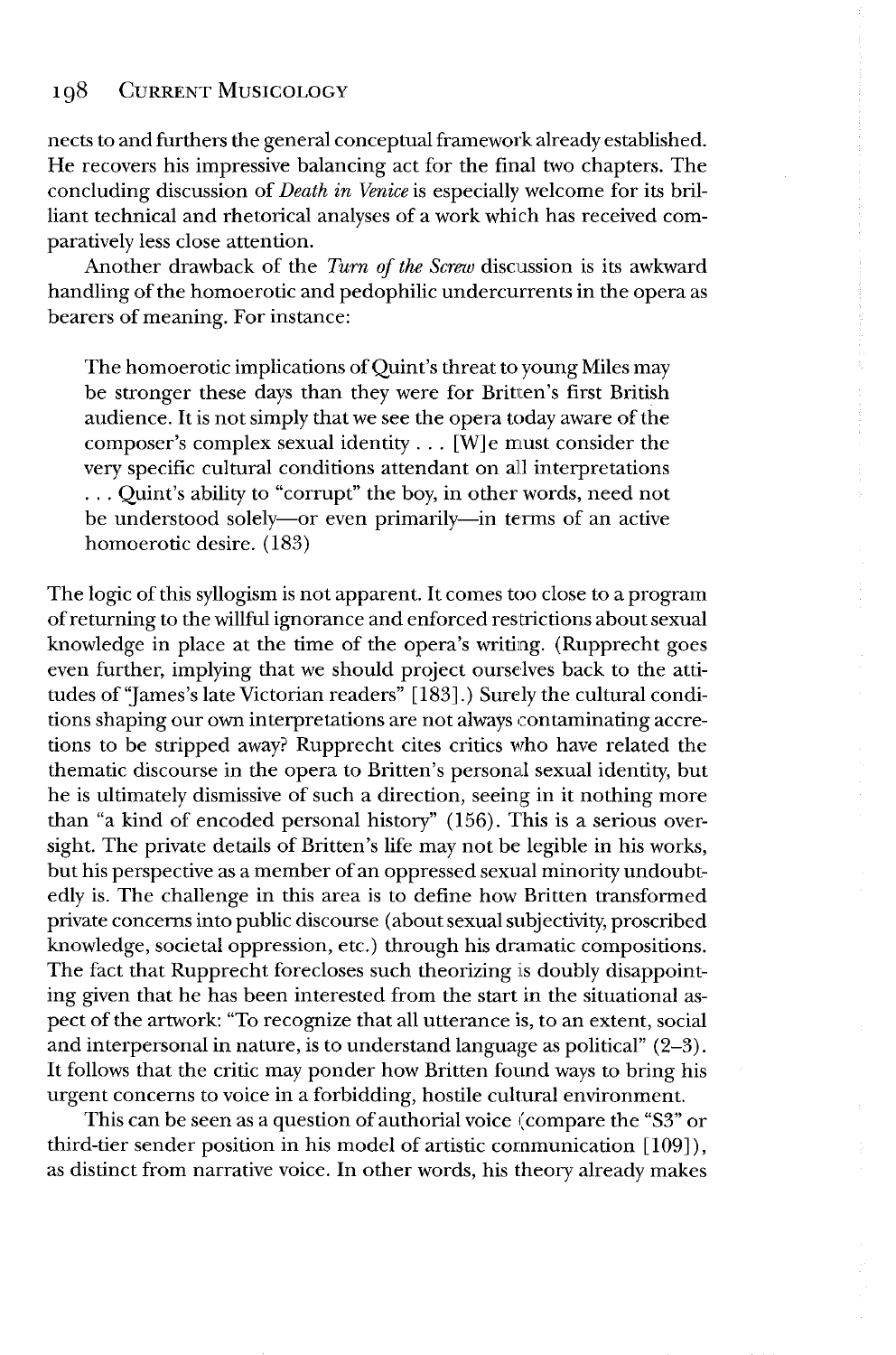room for such theoretical connections-his foreclosure of them in favor of a more narrowly circumscribed textual meaning is an unfortunate blind spot. Nevertheless, at many points throughout the book, Rupprecht's strong and provocative readings suggest possible keys to a queer authorial interpretation. As he points out, Britten's dramas overwhelmingly thematize the problematic utterance: the secret that must be revealed in a fatal, climactic speech act *(Turn of the Screw, Death in Venice),* the "yearning for what is absent" (21), the "utterance occluded or held back" (21), the "melodramatic failure" (208) of canonic forms of reassurance. Such tropes are ripe with meaning for a queer-sensitized listener. But in a symmetrical way, Rupprecht has left the contingent details of the actual spectator/listener (the "R3" receiver position of the model) unexamined. He seems to regard his readings as more powerful when they are geared to a generic listener stripped of ideological resolution. For instance, while some listeners sense in *Peter Grimes* "a drama of fairly precise [homosexual] symbolism," the "alluring specificity of such readings does not ... account for the opera's continuing hold over audiences" (34). This reasoning is spurious and question-begging. Later: "A problem with such [homosexual] readings ... lies in their very specificity; to put too fine a point on Peter's utterance is to risk misrepresenting the raw force of the moment" (51). Too specific for whom? Rupprecht appears to object to such interpretations as coming from a particular ideological or experiential perspective. But this objection is hardly tenable, since all interpretations derive from a particular perspective. It should not be too hard for us as listeners to recognize the impact and conviction of a well-defined subjective experience whether or not we identify with that experience. The queer interpretations he cites (by Philip Brett and Clifford Hindley) are intended to enrich our understanding of authorial and character motivations, not reduce them. To frame this issue in terms of the Jakobsonian model of the speech event (13), our awareness of Britten's (and our own) sexual subjectivity forms part of the "context" by which his operatic messages may be sent and understood. The contingent, partial, and volatile nature of this context, and the degree of autonomy open to the addressee in responding to (or constructing) it, are not subjects that Rupprecht confronts.

None of this means that his theoretical framework is flawed. Rupprecht develops a model of signification that is sound, well-articulated, and highly flexible, with conceptual resources that can easily accommodate further explorations and refinements. In fact, if I may conclude on a speculative note, I found myself perversely wondering if the framework ought to be more flawed. That is, given the preponderance in Britten's dramatic works of failed communications, of utterances that come up short, I wonder if a robust, confident model of messages sent and received is altogether ap-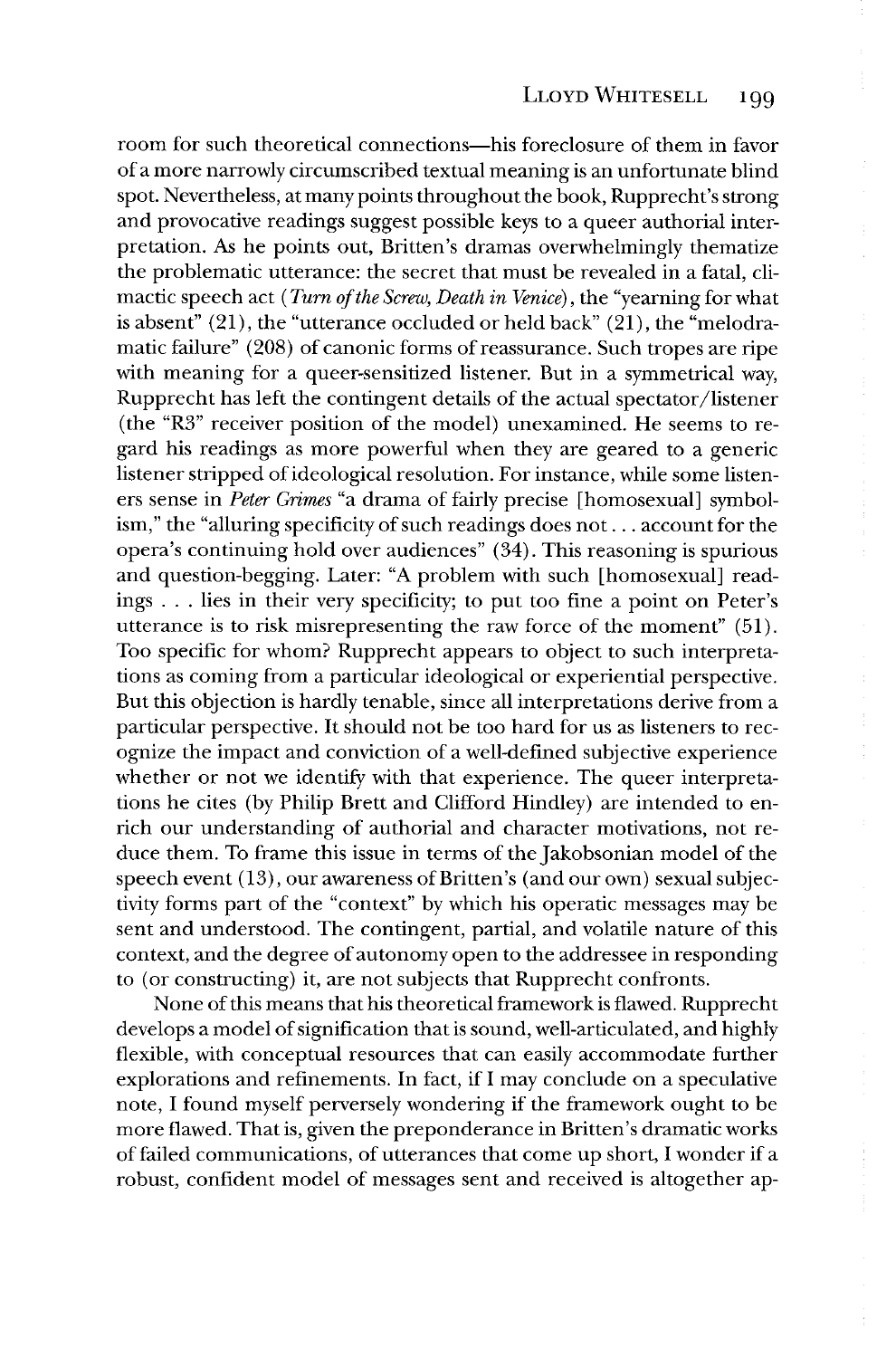propriate. Rupprecht in his critical practice is completely attuned to nuances of "semantic unreliability" (in *War Requiem,* 210), "evasion and displacement" (in *Turn of the Screw,* 148), thematic "uncertainty" and "inarticulacy" (in *Billy Budd,* 77, 131), and the like. But perhaps it would be productive to fold some of this skepticism back into his conceptual model. At the moment, I only have vague ideas of what this might entail, other than gesturing in the direction of those theorists (such as deconstructionists and certain queer theorists) who emphasize the slipped gears or gaps in the chain of communication: the unreliable, arbitrary, and uncontrollable aspects of utterance. A haunting sense emerges from working through the sophisticated and finely-balanced interpretations in this book that not all is well with the scene of signification. The same things that make meaning possible are the things that persist in going awry. Illocutionary force escapes intentions: "What is disturbing ... is the ease with which Ellen and Balstrode ... by uttering [Peter's] Prayer theme, affirm an active role in his destruction" (52). Leitmotivic specificity arises *by* association-except when associations overload and infect the musical surface with "confusions of reference" (168). In *Turn of the Screw's* sinister allegory, the "fusion" of musical and verbal powers escalates into a fusion of friendly and hostile agents. Audiences and critics have long been aware of the cryptic, double-edged impact of *Turn of the Screw's* climactic speech act, when Miles shouts one set of words at two interlocutors, and gives up the ghost. Perhaps we could pay more attention to the cautionary message of the penultimate scene, where Flora is caught in a similar tug of war. The Governess, oversure of her own perspective, points with such force to the baleful sign appearing to her ("Look! She is there!") that her little charge breaks down, protesting: "I don't know what you mean."

## *References*

Austin, J. L. 1975. *How to Do Things with Words.* 1962. Edited by J. O. Ormson and Marina Sbisà. 2d. ed. Cambridge, Mass.: Harvard University Press.

Butler, Judith. 1997. *Excitable Speech: A Politics of the Performative*. New York: Routledge.

- Cone, Edward T. 1974. *The Composer's Voice.* Berkeley and Los Angeles: University of California Press.
- Genette, Gerard. 1980. *Narrative Discourse: An Essay in Method.* Translated by Jane E. Lewin. Ithaca, NY: Cornell University Press.
- Kramer, Lawrence. 1984. *Music and Poetry: The Nineteenth Century and After.* Berkeley and Los Angeles: University of California Press.
- \_\_\_ . 1991. Musical Narratology: A Theoretical Outline. *Indiana Theory RevifmJ*  12 (Spring and Fall): l41-62.
- Maus, Fred Everett. 1991. Music as Narrative. *Indiana Theory Review* 12 (Spring and Fall): 1-34.

Abbate, Carolyn. 1991. *Unsung Voices: Opera and Musical Narrative in the Nineteenth Century.* Princeton: Princeton University Press.